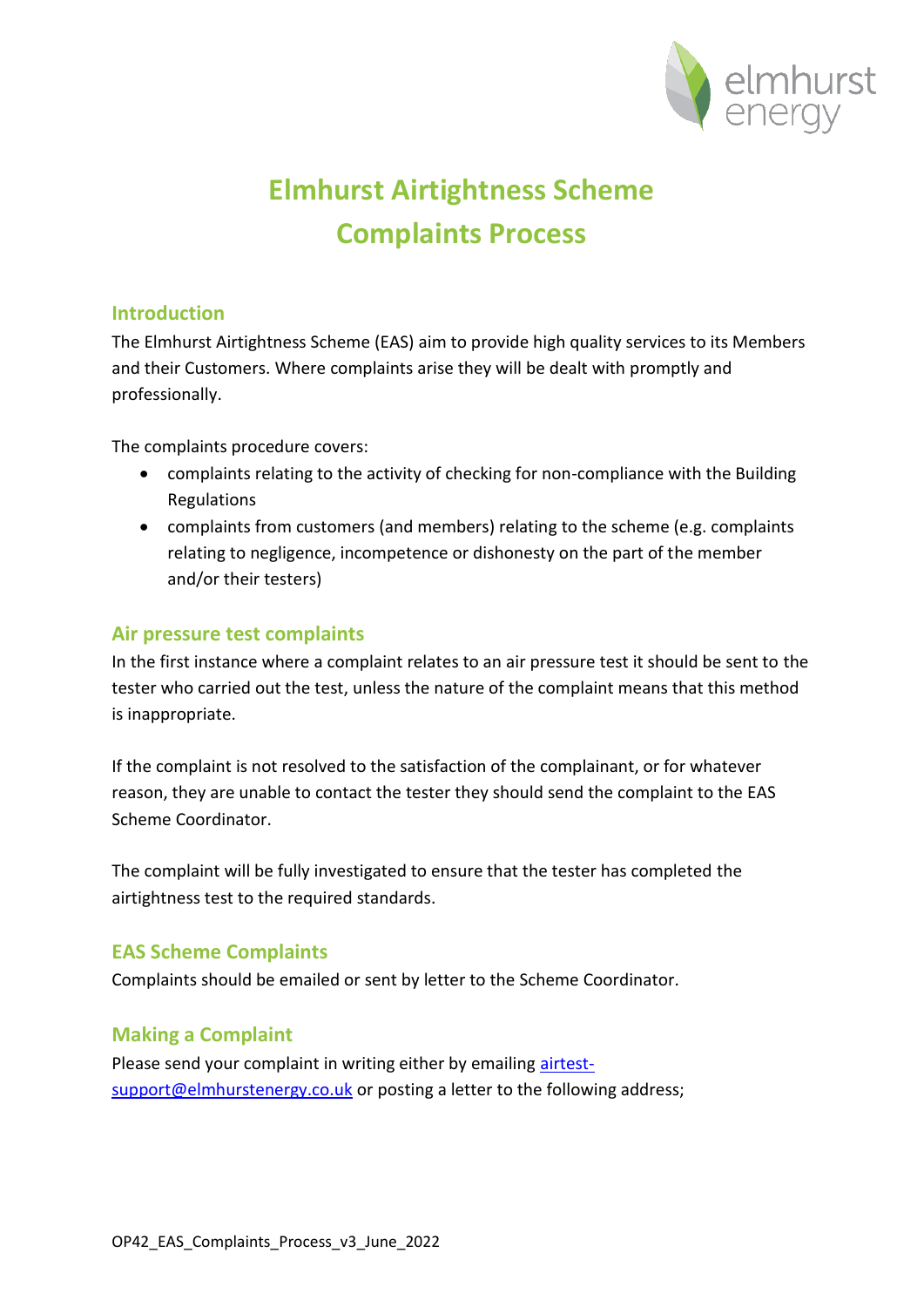EAS Head Office 16 St Johns Business Park, Lutterworth, Leicestershire, LE17 4HB

When making a complaint the following information is required:

- Name of the person making the complaint
- Contact telephone number and email address of the person making the complaint
- Tester Number or Name of Tester who carried out the work in question
- Address of the building in question
- Unique Certificate Number if applicable
- Description of issue or complaint

#### **Dealing with a Complaint**

Elmhurst aim to confirm receipt within two working days of a complaint being made.

The Scheme Coordinator will initially assess the complaint and may request further information from the persons involved in the matter. In certain cases further investigation may be undertaken by EAS Auditors if required.

Once a decision has been reached about the complaint, the Scheme will write to the complainant, and where appropriate take remedial action.

#### **Escalation**

Stage 1. If the complainant remains dissatisfied with the response to their complaint and believes they have a valid reason for Elmhurst to review the complaint, the complaint will be escalated to the next tier of management and they become responsible for the resolution of the complaint.

Stage 2. If the complainant subsequently appeals the decision then the matter will be referred to the Accreditation Committee. The Accreditation Committee consists of professional individuals who have not previously been involved with this case. The Committee will ultimately be responsible for dealing with any appeal from a complaint. The decision of the Accreditation Committee will be final and there will be no further escalation available.

Appeals should be made within one calendar month of a decision being reached by the Scheme Coordinator. The appeal shall be made in writing to airtestsupport@elmhurstenergy.co.uk and shall set out the grounds of the appeal. The appeal documentation shall be considered within one calendar month of receipt of the notice of appeal.